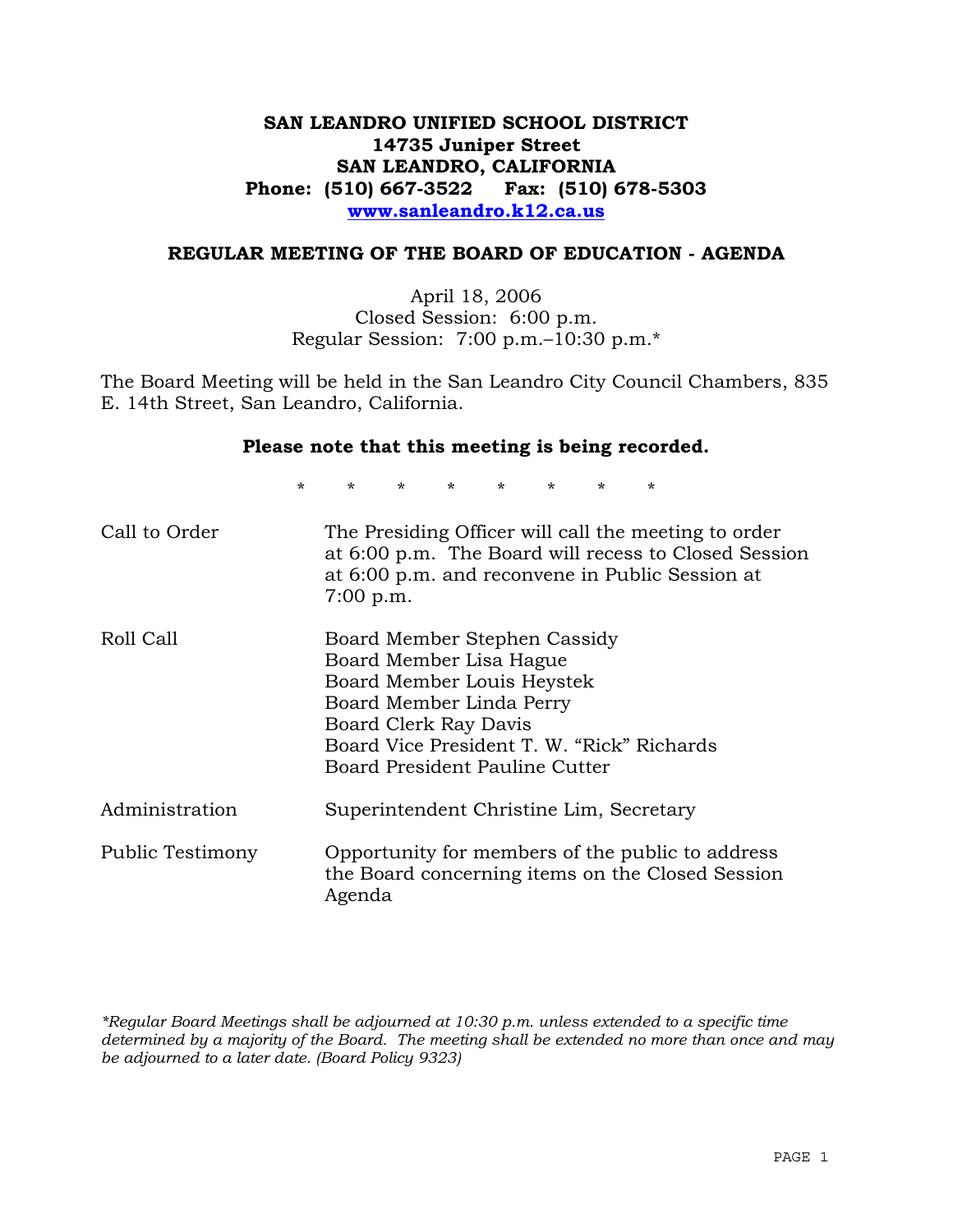Prior to the Public Session, the Board will meet in Closed Session pursuant to Education Code Sections 35146 and 48918(c) and Government Code Section 54957.

- a) Student Expulsions
- b) Public Employee Performance Evaluation, Title: Superintendent's Evaluation
- c) Public Employee Discipline/Dismissal/Release

| Report Closed<br>Session Action | Motion ___________ Second ____________ Vote _________                                                                                                                                                                                                                                                                                                                                                                                                                                                                                                                                                                                                                                                                                                                                                                                                                                                                                                                                                                                |
|---------------------------------|--------------------------------------------------------------------------------------------------------------------------------------------------------------------------------------------------------------------------------------------------------------------------------------------------------------------------------------------------------------------------------------------------------------------------------------------------------------------------------------------------------------------------------------------------------------------------------------------------------------------------------------------------------------------------------------------------------------------------------------------------------------------------------------------------------------------------------------------------------------------------------------------------------------------------------------------------------------------------------------------------------------------------------------|
| Pledge of Allegiance            |                                                                                                                                                                                                                                                                                                                                                                                                                                                                                                                                                                                                                                                                                                                                                                                                                                                                                                                                                                                                                                      |
| Approve Agenda                  | Approve the Regular Meeting Agenda of April 18, 2006<br>Motion __________ Second __________ Vote ________                                                                                                                                                                                                                                                                                                                                                                                                                                                                                                                                                                                                                                                                                                                                                                                                                                                                                                                            |
| Legal Statement                 | Members of the audience who wish to address the<br>Board are asked to complete the yellow card available at<br>the entrance and submit it to the Board's Administrative<br>Assistant. Speakers who have completed the card will be<br>called when the item is reached on the agenda or, for<br>non-agenda items, during the Public Testimony. Cards<br>are to be turned in before the item is reached on the<br>agenda. Please note that this meeting is being recorded.<br>State law prohibits the Board of Education from taking<br>any action on or discussing items that are not on the<br>posted agenda except to A) briefly respond to statements<br>made or questions posed by the public in attendance; B)<br>ask questions for clarification; C) provide a reference to a<br>staff member or other resource for factual information in<br>response to the inquiry; or D) ask a staff member to<br>report back on the matter at the next meeting and/or put<br>it on a future agenda. (Government Code Section<br>54954.2(a) |
| <b>REPORTS</b>                  | <b>Student Representatives' Reports</b>                                                                                                                                                                                                                                                                                                                                                                                                                                                                                                                                                                                                                                                                                                                                                                                                                                                                                                                                                                                              |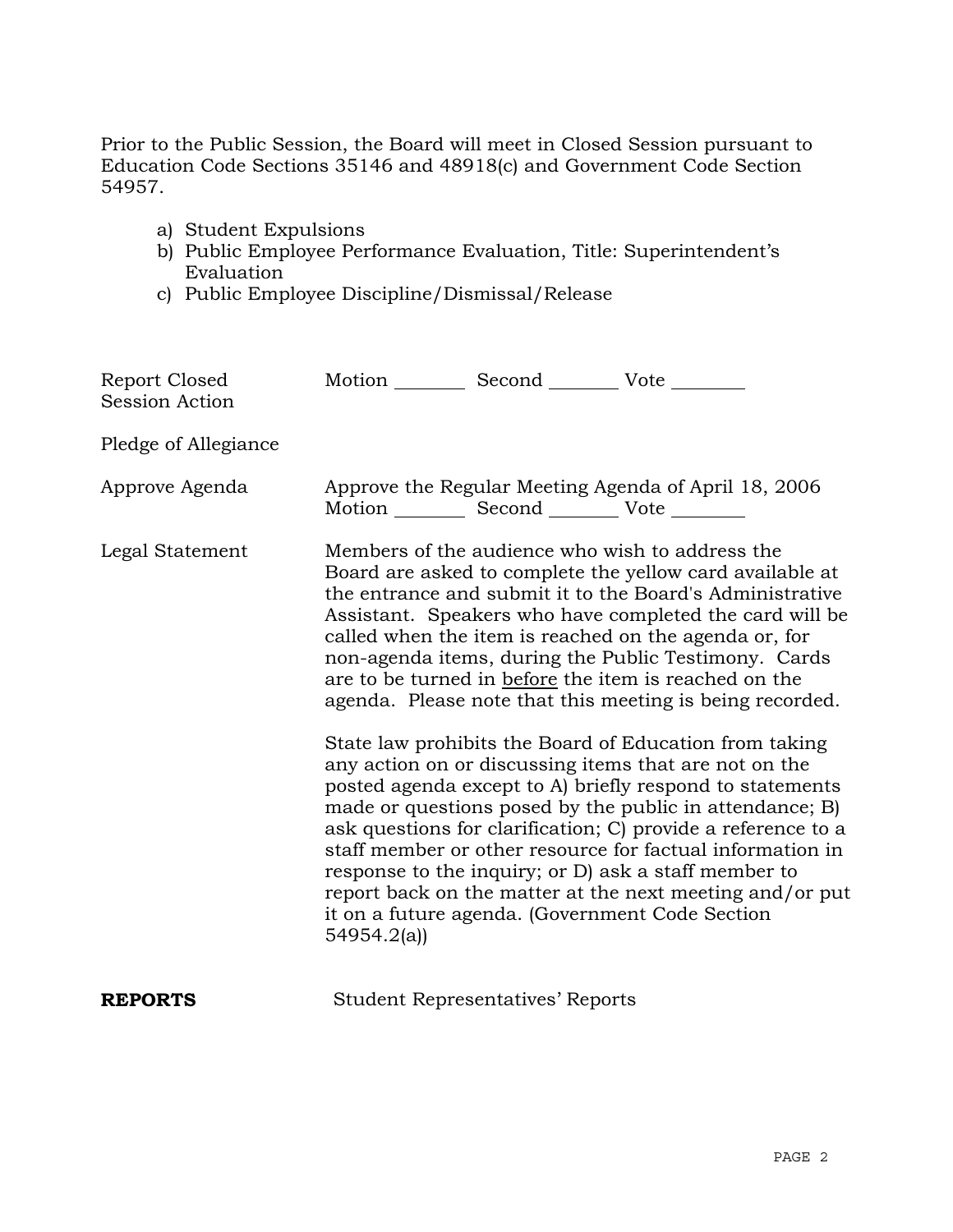## **PRESENTATIONS**

- \* Certificate of Commendation will be presented to Eden Area Regional Occupational Program (ROP) Student of the Month for April 2006, Amy Fong, for Business Ownership & Management.
- \* Cyril Bonnano, Eden Area Regional Occupational Program (ROP) Director will present an update of ROP. Mr. Bonnano will focus on pathways for students and how they are working to connect courses at the high school with courses at the Center. He will provide statistics on how many San Leandro Unified School District students are enrolled in ROP programs at the high school and the Center. Two ROP students will share how the ROP program has made a difference in looking at their career options.
- \* Certificate of Commendation will be presented to Cyril Bonnano, Regional Occupational Program (ROP) Director.

# **8:00 pm**

- \* Certificate of Commendation will be presented to Wilson Elementary School Fifth Grader, Alison Jenifer Smith, for receiving the Southern Alameda County Alliance of African-American Educators Cultural Awareness Achievement Award.
- Resolution of Appreciation will be presented to Deborah Cox, and Leroy Smith, Co-Chairpersons of the Citizens for San Leandro Schools/Yes on Measure A.

## **PUBLIC TESTIMONY ON NON-AGENDA ITEMS**

| <b>REPORTS</b> | Correspondence                                         |
|----------------|--------------------------------------------------------|
|                | Superintendent's Report                                |
|                | <b>Board Committee Reports</b>                         |
|                | Communication                                          |
|                | Board Representatives' Reports                         |
|                | • Eden Area Regional Occupational Program              |
|                | San Leandro Chamber of Commerce Community<br>$\bullet$ |
|                | Partners Committee                                     |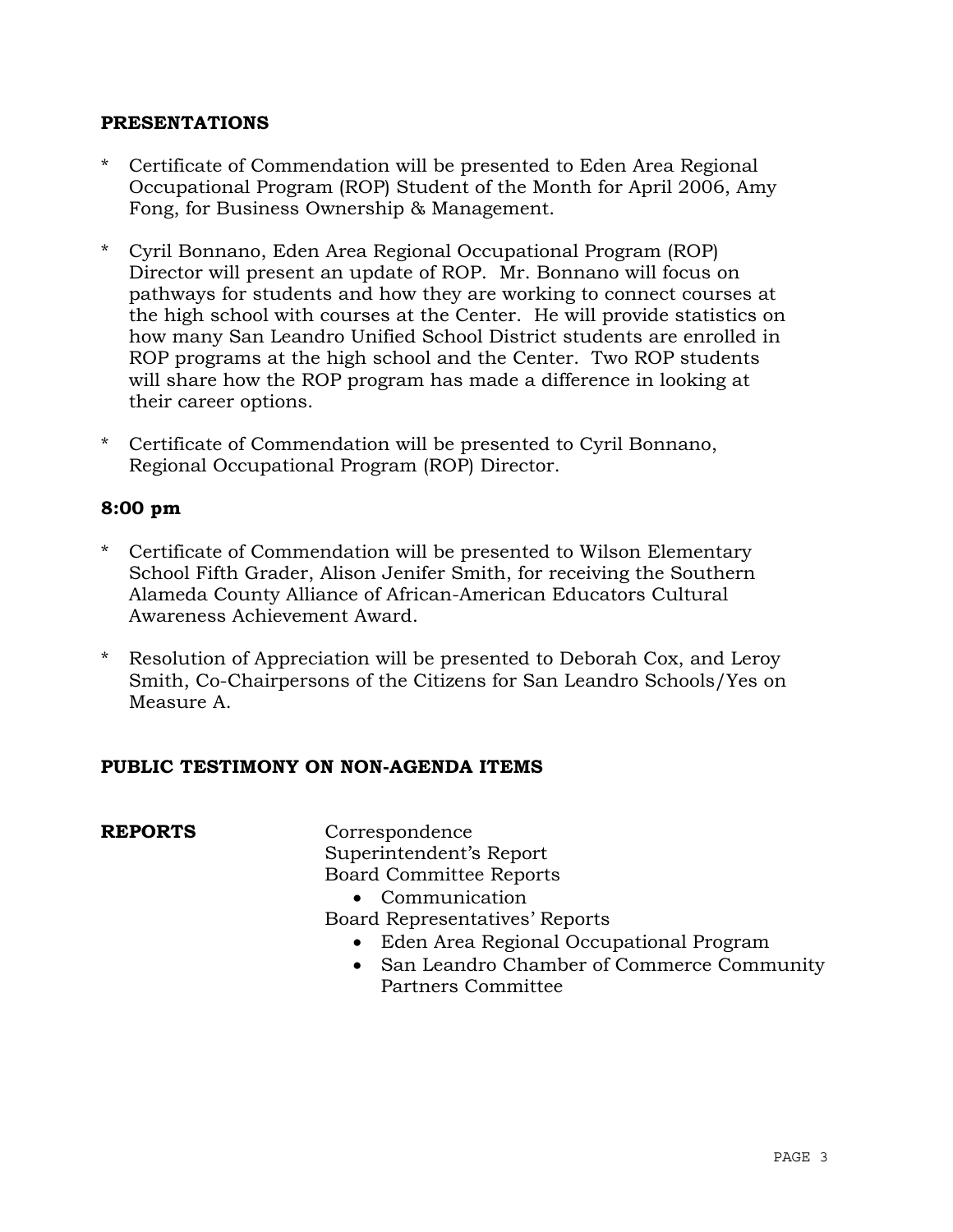# **CONSENT ITEMS**

These items are considered routine and may be enacted by a single motion. At the request of any member of the Board, any item on the consent agenda shall be removed and given individual consideration for action as a regular agenda item.

General Services

| $1.1-C$<br>Approval of Board<br>Minutes - March 27,<br>2006 | Staff Recommendation:<br>Approve the minutes of the special board meeting<br>held on March 27, 2006.<br>Motion _________ Second __________ Vote _______                                                                          |
|-------------------------------------------------------------|----------------------------------------------------------------------------------------------------------------------------------------------------------------------------------------------------------------------------------|
| $1.2-C$<br>Approval of Board<br>Minutes $-$ April 4, 2006   | Staff Recommendation:<br>Approve the minutes of the regular board meeting<br>held on April 4, 2006.<br>Motion _________ Second __________ Vote _______                                                                           |
| $1.3-C$<br>Resolution of<br>Appreciation                    | Staff Recommendation:<br>Adopt Resolution of Appreciation for Deborah Cox<br>and Leroy Smith, Co-Chairpersons for the<br>Citizens for San Leandro Schools/Yes on Measure<br>А.<br>Motion _________ Second _________ Vote _______ |
| <b>Human Resources</b>                                      |                                                                                                                                                                                                                                  |
| $2.1-C$<br>Acceptance of<br>Personnel Report                | Staff Recommendation:<br>Accept Personnel Report as submitted.<br>Motion _________ Second __________ Vote _______                                                                                                                |
| $2.2 - C$<br>Renewal of Student<br>Teacher Agreement        | Staff Recommendation:<br>Approve the renewal of the student teaching<br>agreement between the District and California<br>State University East Bay.<br>Motion _________ Second __________ Vote _______                           |
| <b>Educational Services</b>                                 |                                                                                                                                                                                                                                  |
| $3.1-C$<br>Acceptance of<br>Donations                       | <b>Staff Recommendation:</b><br>Approve the acceptance of gifts to the District as<br>follows:                                                                                                                                   |
|                                                             | <u>John Muir Middle School</u><br>Cash Donation for \$641.71 from Washington<br>Mutual<br>Cash Donation for \$500 from Wal-Mart                                                                                                  |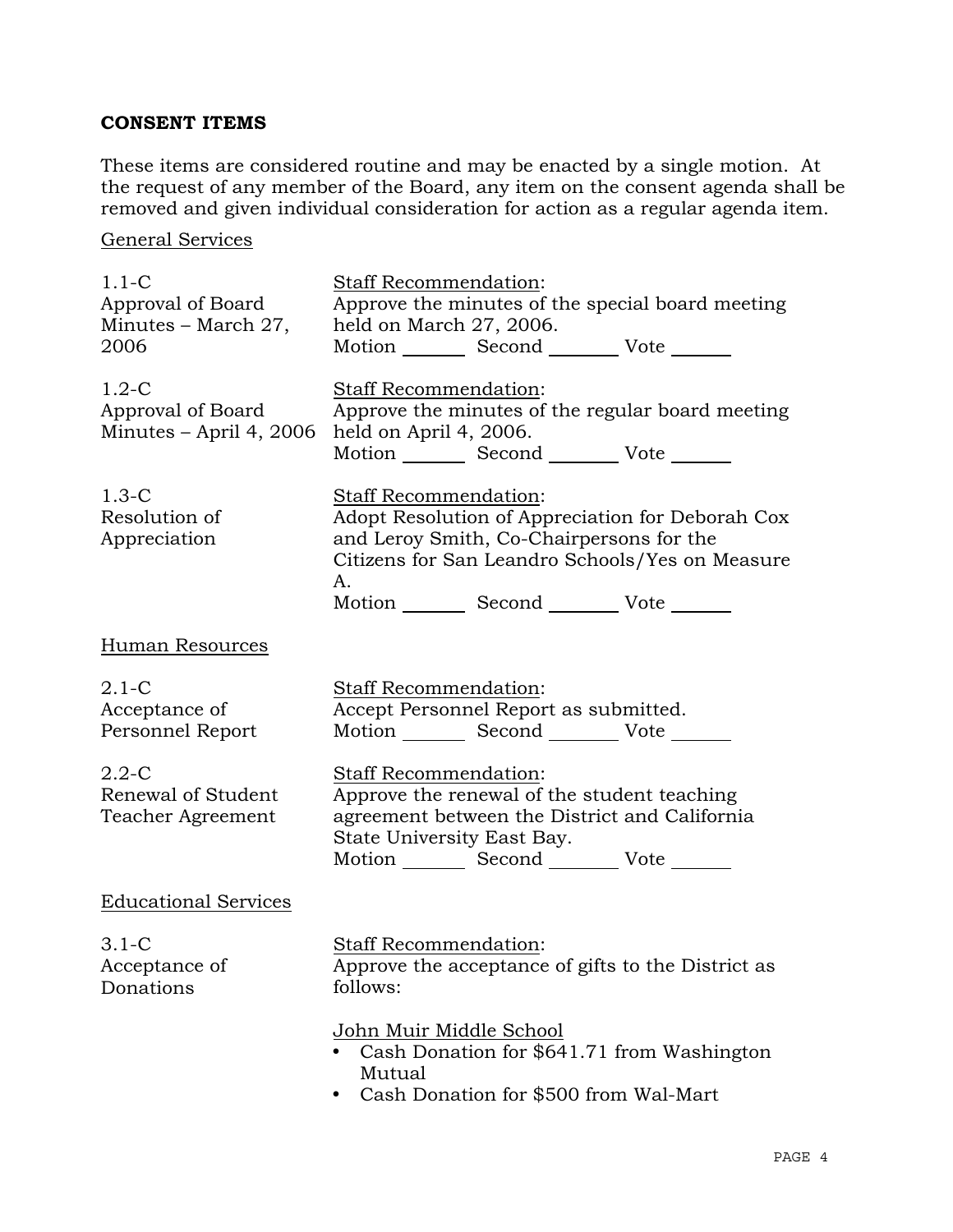|                                                                                                                                                                        | Foundation<br>San Leandro High School<br>Copy paper donation from Patrick Mahoney<br>\$200 to Art Department from Raymond E.<br>$\bullet$<br>Davis III.<br>Motion _________ Second __________ Vote _______                                             |
|------------------------------------------------------------------------------------------------------------------------------------------------------------------------|--------------------------------------------------------------------------------------------------------------------------------------------------------------------------------------------------------------------------------------------------------|
| $3.2-C$<br>Proposed Stipulated<br>Expulsion<br>Recommendation                                                                                                          | Staff Recommendation:<br>Approve stipulated expulsion recommendation<br>from Director of Student Support Services for<br>student E40-05/06.<br>Motion __________ Second Vote _______                                                                   |
| Business, Operations and Facilities                                                                                                                                    |                                                                                                                                                                                                                                                        |
| $4.1-C$<br>Ratification of Payroll                                                                                                                                     | Staff Recommendation:<br>Ratify March 2006 payroll in the amount of<br>\$4,132,781.24.<br>Motion _________ Second __________ Vote _______                                                                                                              |
| $4.2-C$<br>Approval of Bill<br>Warrants                                                                                                                                | Staff Recommendation:<br>Approve Bill Warrants #88303002-88312092 in<br>the amount of \$6,095,239.92.<br>Motion _________ Second __________ Vote _______                                                                                               |
| $4.3-C$<br>Resolution #06-16 to<br>Declare Certain<br>Equipment Surplus<br>and/or Obsolete.                                                                            | Staff Recommendation:<br>Adopt Resolution #06-16 to declare certain<br>equipment surplus and/or obsolete due to the age<br>and condition of the designated equipment.<br>Motion _________ Second __________ Vote _______                               |
| $4.4-C$<br>Memorandum of<br>Understanding (MOU)<br>Muir Well                                                                                                           | Staff Recommendation:<br>Approve the Memorandum of Understanding<br>(MOU) with the City of San Leandro regarding the<br>installation and maintenance of an irrigation well<br>at Cherry Grove Park.<br>Motion _________ Second __________ Vote _______ |
| $4.5-C$<br>Resolution #06-17<br>Support of Application<br>for Funding<br>Apportionment and<br>Authorization to Sign<br>Applications and<br><b>Associated Documents</b> | Staff Recommendation:<br>Adopt Resolution #06-17, Support of Application<br>for Funding Apportionment an Authorization to<br>Sign Applications and Associated Documents.<br>Motion _________ Second __________ Vote _______                            |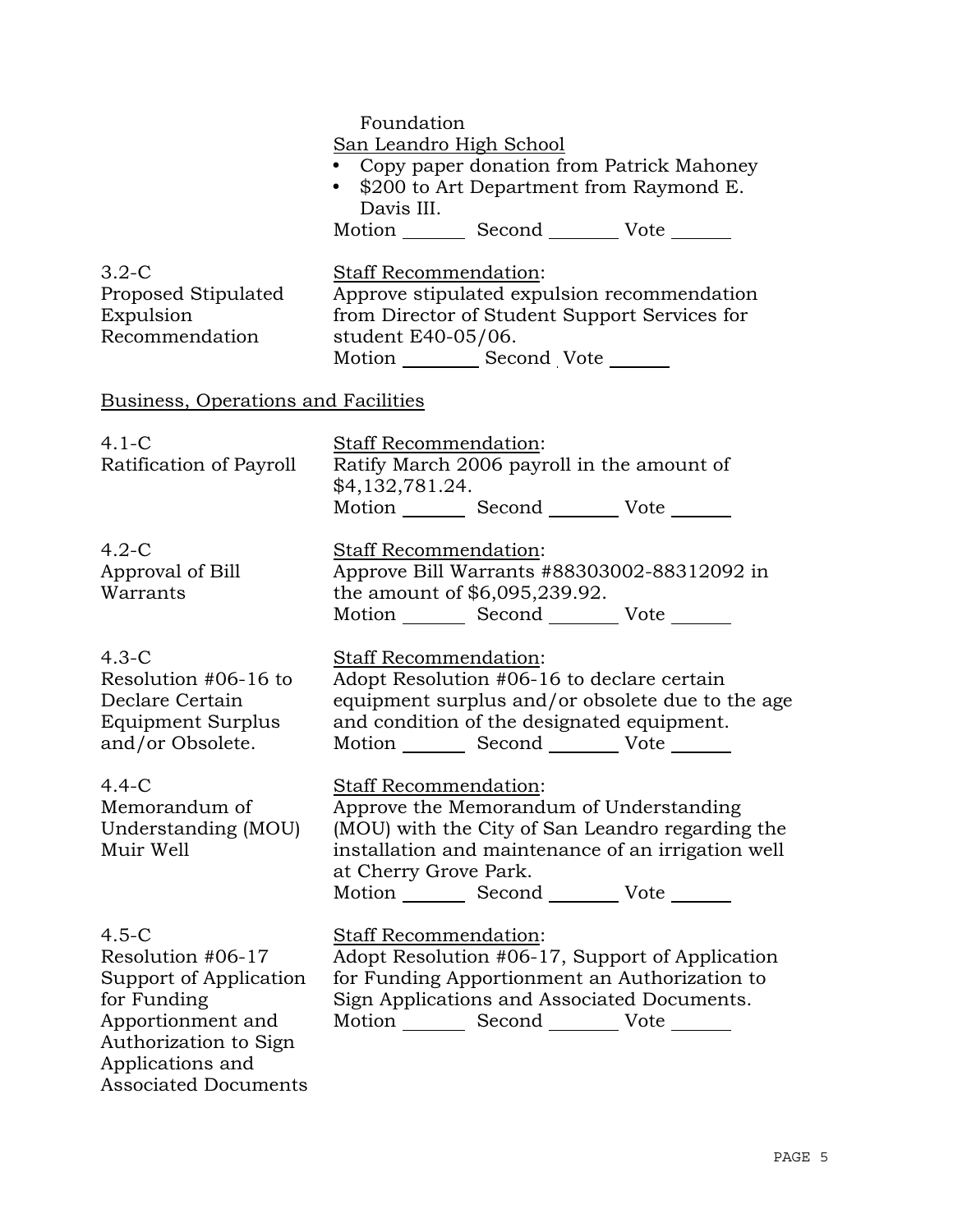| $4.6-C$              | <b>Staff Recommendation:</b>                    |
|----------------------|-------------------------------------------------|
| Sale and Disposal of | Approve the sale and disposal of a Plate Maker  |
| Equipment            | (graphic equipment) to the highest bidder in    |
|                      | accordance to Education Code 17546. The         |
|                      | District will request approval from the Alameda |
|                      | County Office of Education as required by       |
|                      | <b>Education Code.</b>                          |
|                      | Motion<br>Second<br>Vote                        |

## **ACTION**

Human Resources

| $2.1-A$                 | <b>Staff Recommendation:</b>   |                                              |      |
|-------------------------|--------------------------------|----------------------------------------------|------|
| Resolution #06-18       |                                | Adopt Resolution #06-18 to reduce classified |      |
| Reduce Classified       | services due to lack of funds. |                                              |      |
| Services Due to Lack    |                                | Motion Second Vote                           |      |
| of Funds                |                                |                                              |      |
|                         |                                |                                              |      |
| $2.2-A$                 | <b>Staff Recommendation:</b>   |                                              |      |
| Declaration of Need for |                                | Approve the Declaration of Need for Fully    |      |
| <b>Fully Qualified</b>  | Qualified Educators.           |                                              |      |
| Educators               | Motion Second                  |                                              | Vote |

### **CONFERENCE**

These items are submitted for advance planning and to assist the Board in establishing future agenda items. The Board may, however, take action on the following:

# General Services

| $1.1 - CF$<br>Schedule of Regular<br>Board Meetings for<br>2006/2007 | <b>Staff Recommendation:</b><br>The Board will discuss and consider approving<br>the schedule for the regular Board meetings for<br>2006/2007. |
|----------------------------------------------------------------------|------------------------------------------------------------------------------------------------------------------------------------------------|
|                                                                      | Motion _________ Second _________ Vote ____                                                                                                    |
|                                                                      |                                                                                                                                                |
| $1.2-CF$                                                             | <b>Staff Recommendation:</b>                                                                                                                   |
| San Leandro                                                          | The Board will discuss and consider creating the                                                                                               |
| <b>Community Alliance</b>                                            | San Leandro Community Alliance for Education.                                                                                                  |
| for Education                                                        | Motion Second Vote                                                                                                                             |